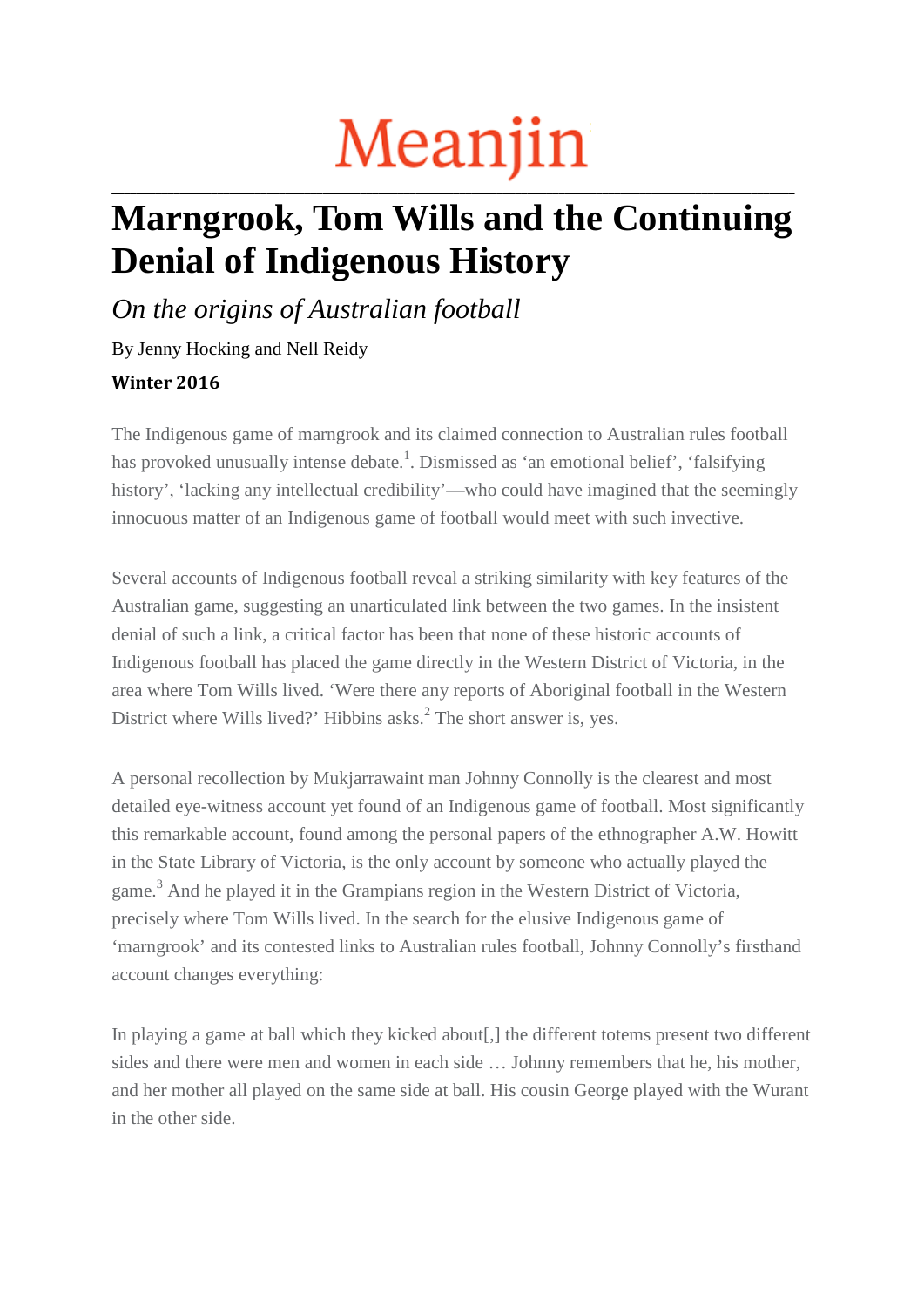Connolly was from the Mukjarrawaint people, a subgroup of the Wotjobaluk, and part of the complex network of intricately interconnected Indigenous communities of the Gariwerd (Grampians) region in what is now north-western Victoria. The land of the Mukjarrawaint covered the area between Ararat, Carr's Plains, the Richardson River, Horsham, Rosebrook, and extending back to the Grampians. As Johnny Connolly described it, 'Each man and each woman living in that country was Mukjarrawaint. His name is also that of a place now called Mockpilli.'<sup>4</sup>

When he told his story to Howitt, Connolly was living at the Ramahyuck mission, where he and many others had been relocated from Lake Condah and Framlingham missions in the west, their lands, families, totems and culture already irretrievably damaged by the incursions of European settlers, their stock and the ravages of dispossession.<sup>5</sup> In the Western District this impact was violent, immediate and utterly devastating. Within 20 years of the arrival of the first squatters in the late 1830s, less than 700 members remained of this once diverse and complex community of more than 6000 people from several distinct language groupings.<sup>6</sup>

In the histories of that region the Mukjarrawaint rarely feature. Howitt's notes point to an important matrilineal focus common to the area, particularly regarding totems and the complex social rules governing interrelationships. Connolly's description of the two sides in Indigenous football as replicating these totemic divisions suggests that the game was important not only as amusement and skill development, but also as a means of reinforcing these political kin relationships. With the incursions of European settlers the Mukjarrawaint and their patterns of life, land and community developed over centuries were shattered and, just as quickly, became lost to history.

In the 1980s Poulter reprised marngrook from this cultural and historical vacuum and, more dramatically, posited a clear connection between it and Australian rules football.<sup>7</sup>He could not have foreseen the furore that greeted this impertinence. Indigenous football had been played along the entire southern area of the continent and yet in the aftermath of Poulter's invocation of its 'previously unsuspected links' to Australian football, its nature, extent and influence, became fiercely contested in what has been called 'football's history wars'. <sup>8</sup>

In recent years these arguments have become so insistent, and their impact on contemporary perceptions of Australian rules football so unsettling, that the game's own commissioned history has been called into question, and rightly so. In the AFL's official history The Australian Game of Football since 1858, Hibbins proclaimed in a short and provocative piece that marngrook had no connection to, and not even any influence on, Australian football. In this unusually strident piece, Hibbins dismissed the suggestion of such an Indigenous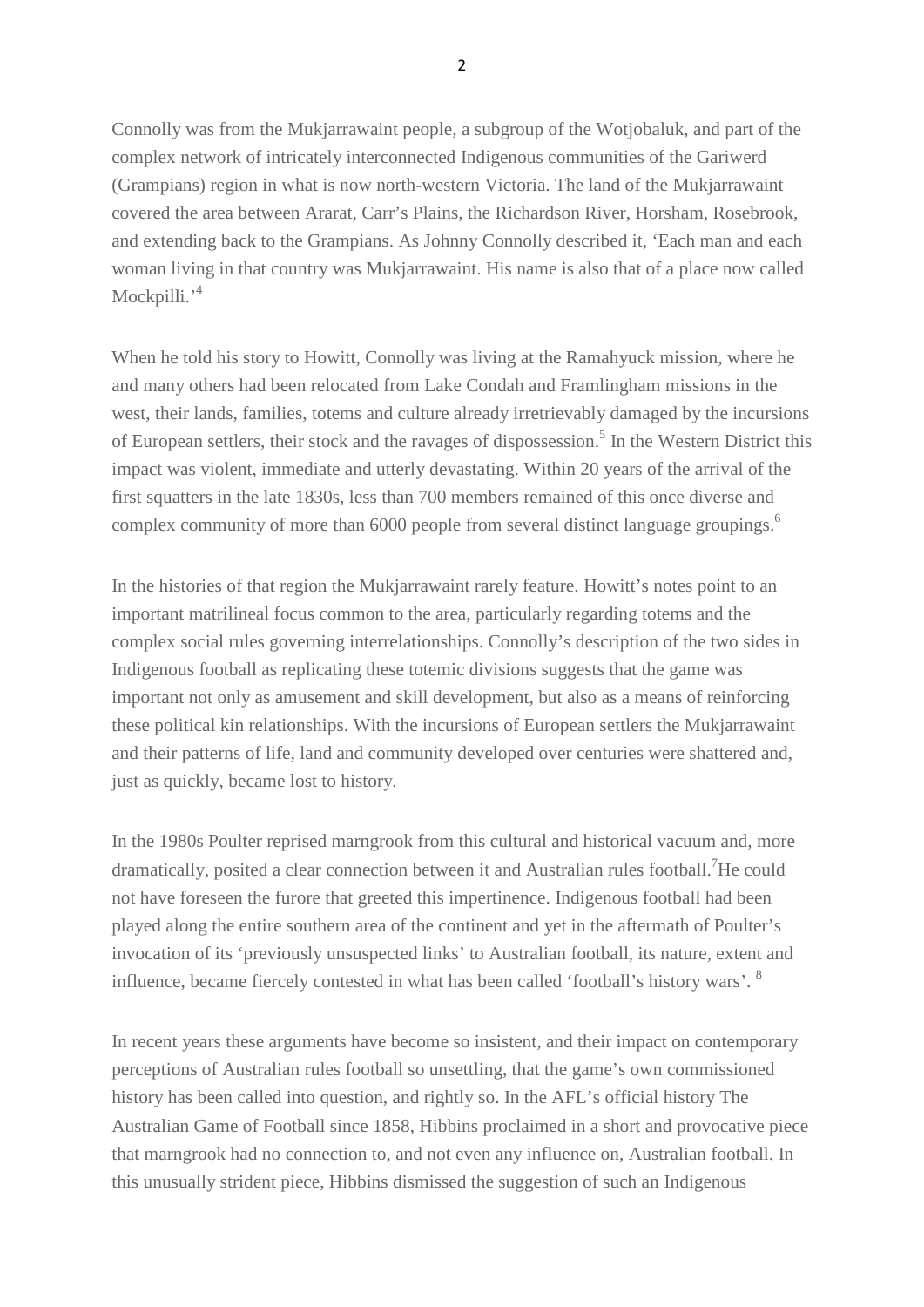influence as 'a seductive myth', writing that 'Understandably, the appealing idea that Australian football is a truly Australian native game recognizing the Indigenous people, rather than deriving solely from a colonial dependence upon the British background, has been uncritically embraced and accepted in some places'. <sup>9</sup>

The emphatic rejection of 'this appealing idea' left no space even for the possibility of a link between marngrook and Australian football, much less a causal relationship between them. In this, the historiographic response is as interesting as the history itself. Such singularity reflects a conceptual position in which the settler colonial experience is the only perspective from which history is, and can be, told. The prospect of Indigenous engagement with that colonial settler experience, even through the apparently unremarkable medium of Indigenous football, has been peremptorily rejected. Hibbins' definitive view of Australian football as 'derived solely from a colonial dependence' links it irrevocably and absolutely to British football, despite the marked differences between them in which the influence of marngrook might be found.

Hibbins' claims attracted ardent supporters and critics alike and two opposing positions took shape around this question of the role of marngrook in the development of Australian football, each tightly held and neither yet conclusive.<sup>10</sup> The arguments coalesced around three main elements in this still evolving story: the nature and extent of marngrook; the establishment of Australian football; and the equally contested role of the brilliant sportsman Tom Wills in the interface between both. Wills is widely seen as central to these debates, having lived in the Western District as a child and his famous letter to *Bell's Life Victoria* in 1858 calling for the formation of football clubs as a means of keeping cricketers fit between seasons having precipitated the development of the first football clubs.

Hibbins and those to follow argue a negative, that the absence of documentary evidence of a connection between marngrook and Australian rules means that there is none. Specifically, there is 'no evidence' in three key respects: first, that marngrook was even played in the region where Wills lived; second, that Tom Wills saw or played marngrook; and finally, that elements from marngrook were incorporated into Australian football.<sup>11</sup> Overarching this position is an approach to research that Cazaly termed 'myopic', marked by demands for 'evidence' narrowly focused on the time of codification of the rules.12

By these repeated calls for 'evidence' are meant documentary, text-based evidence, a notion and a form familiar to the British colonisers whose documentation of the penal settlement was superlative, but not one that would readily engage with Indigenous history. For a society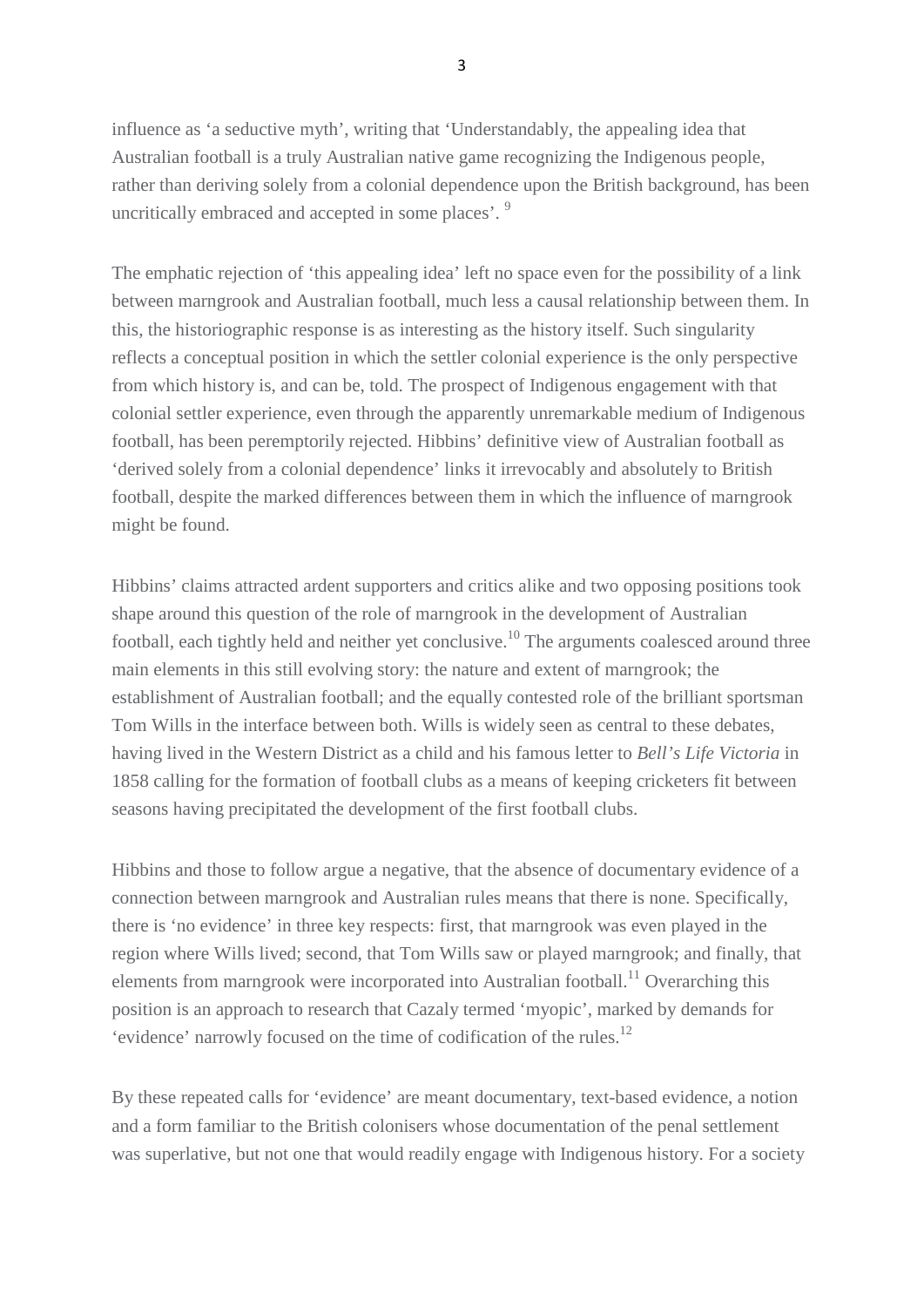whose cultural memory inhered in song, in dance, in stories and art, and which had so quickly been devastated, this constructs an evidentiary near impossibility.

In its landmark 1992 Mabo decision, the High Court of Australia recognised the limited utility of text-based documentary evidence alone for establishing historical patterns of life, land and ownership in Indigenous communities that had no such written tradition. Not only did that transformative judgment acknowledge the significance of ethnographic and oral history to historical understanding of Indigenous communities, the court admitted such material as 'traditional evidence' of ownership. $^{13}$  If even that bastion of theoretical high conservatism, grounded as it is in notions of precedence, can accept such a radical repositioning as this, surely football's historians cannot be too far behind.

These demands for documentation and evidence also preclude the possibility that these accounts are there, to be found among the papers, reports and records of the colonial authorities and early settlers. 'Pioneer' records, diaries, correspondence, personal papers, and the exhaustive reports from the Aboriginal Protectorate in Port Phillip, reveal far more than this demand for documents suggests. The assertion that these records do not support a link between marngrook and Australian football has been too readily accepted as correct. The problem is not with the original records, but with those who continue to dismiss their significance.

There is no shortage of descriptions of Indigenous football games before the depredations of European occupation. Of these, the account given by the assistant protector of Aborigines, William Thomas, in 1858 is one of the best known: 'The Marngrook (or the Ball) is a favourite game with boys and men … the ball is kicked into the air not along the ground, there is a general scramble at the ball, the tall black fellows stand the best chance. When caught it is again kicked up in the air with great force and ascends as straight up and as high as when thrown by the hand.<sup>'14</sup>

Dawson also described Indigenous football as 'one of the favourite games … in which fifty, or as many as one hundred players engage at a time'. The local game he observed was played with two sides formed according to their totem: 'white cockatoo against black cockatoo, quail against snake', matching the totemic formations recalled by Johnny Connolly.<sup>15</sup> Howitt recognised in the game an additional social and cultural significance in regulating relations between these totemic divisions, through the ball itself: 'The "mangurt" or ball was sent as a token of friendship from one to the other.'16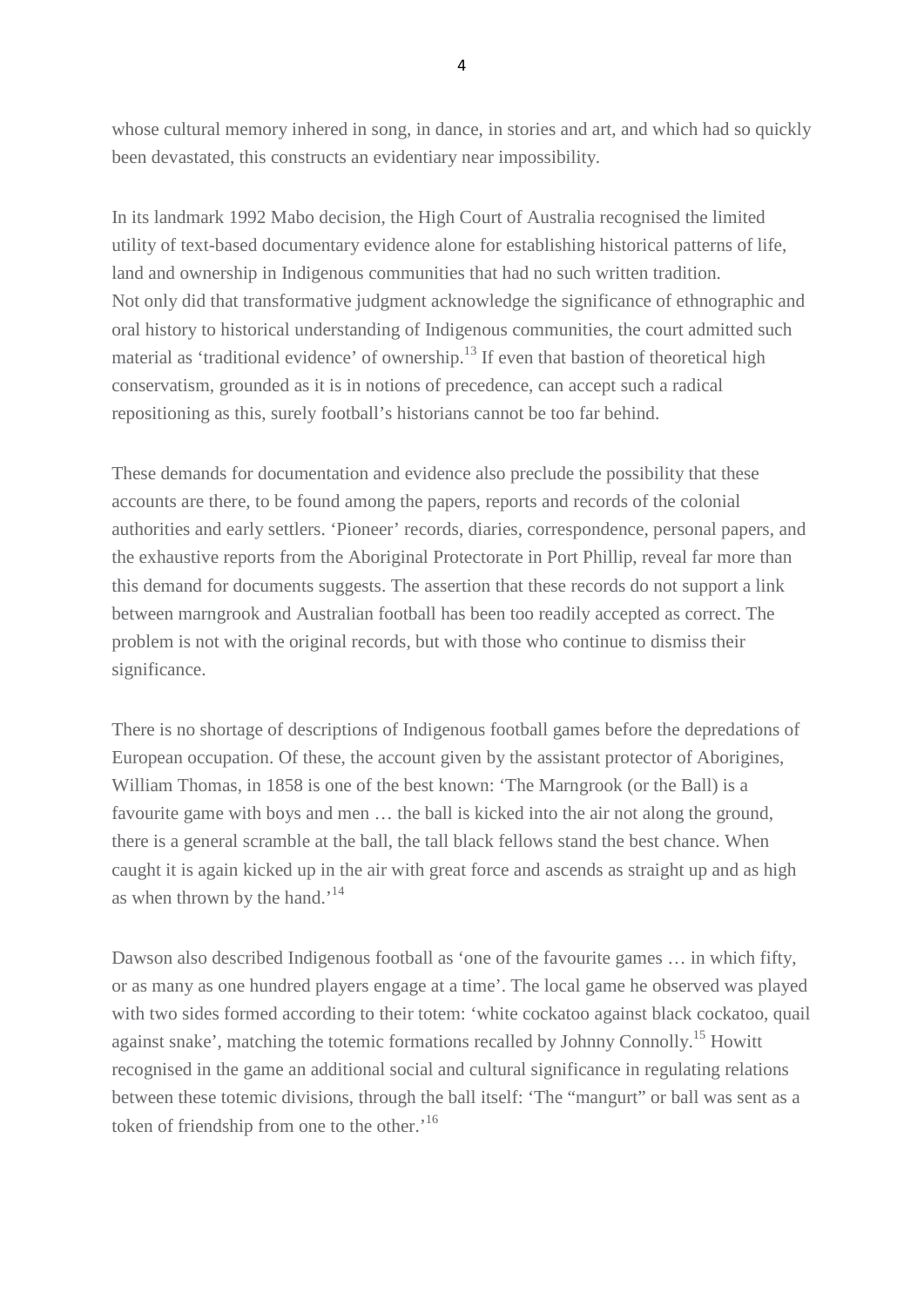A more recently discovered etching based on the observations of William Blandowski in 1857 depicts a game of football being played by the Nyeri Nyeri people of northern Victoria in which the ball 'is not thrown or hit with a bat, but it is kicked in the air with the foot … The aim of the game: never let the ball touch the ground.<sup>'17</sup>

While Blandowski's observations have provided the earliest image of a football game, the papers of the artist W.A. Cawthorne provide the earliest image of an Indigenous football. Cawthorne's papers in the Mitchell Library include a sketch from the early 1840s of the 'pando', the oval ball used by the Kaurna people of the southern region between what is now Victoria and South Australia. The pando was sketched from Cawthorne's own observation and it formed the basis for one of his colour plates on 'the manners and customs of the natives'. It included a brief description of the pando, as 'universally used by the young and old'.18 Cawthorne subsequently gave a more detailed description of the game of 'pando': 'The players stand together in a ring or a line. One of them kicks the ball in the air, sometimes to the height of fifty feet … The merit of the game is to kick the ball perpendicularly and to keep it in the air as long as possible.'19

Like most other firsthand accounts, Cawthorne drew no distinction between men and women, old and young, as participants in this game. The accounts of Connolly, Howitt and Beveridge all detail female involvement in these games, with women playing as equals. 'The women participate in this game as well as the men. We have seen as many as two hundred including sexes—engaged in it at one time.<sup>20</sup> Yet in much of the recent discourse regarding Indigenous football drawing on these sources, the integral part played by women has been almost entirely disregarded. Beveridge gives this powerful observation of the start of the game:

When all is in order, a Lyoore [woman] starts off with the ball in her hand. She walks a little way out from her own side, and towards that of her opponents, drops the ball with seeming carelessness, but 'ere it has time to reach the ground, she gives it a dexterous, and by no means gentle kick, which being correctly aimed, sends the ball spinning high into the air.<sup>21</sup>

In a remarkable transposition, this description of a game in which a woman starts the game by kicking the ball up and then plays with 'her side' against 'her opponents', has been represented and cast instead as a game that begins 'with a woman kicking the ball up for the men to play'.22 This transposition means that marngrook has been presented as a game played by men when Beveridge described a game in which women played alongside men— 'women participate in this game as well as the men'. In a final indignity, those women have been depicted as merely providing support for the male players. It would be difficult to find a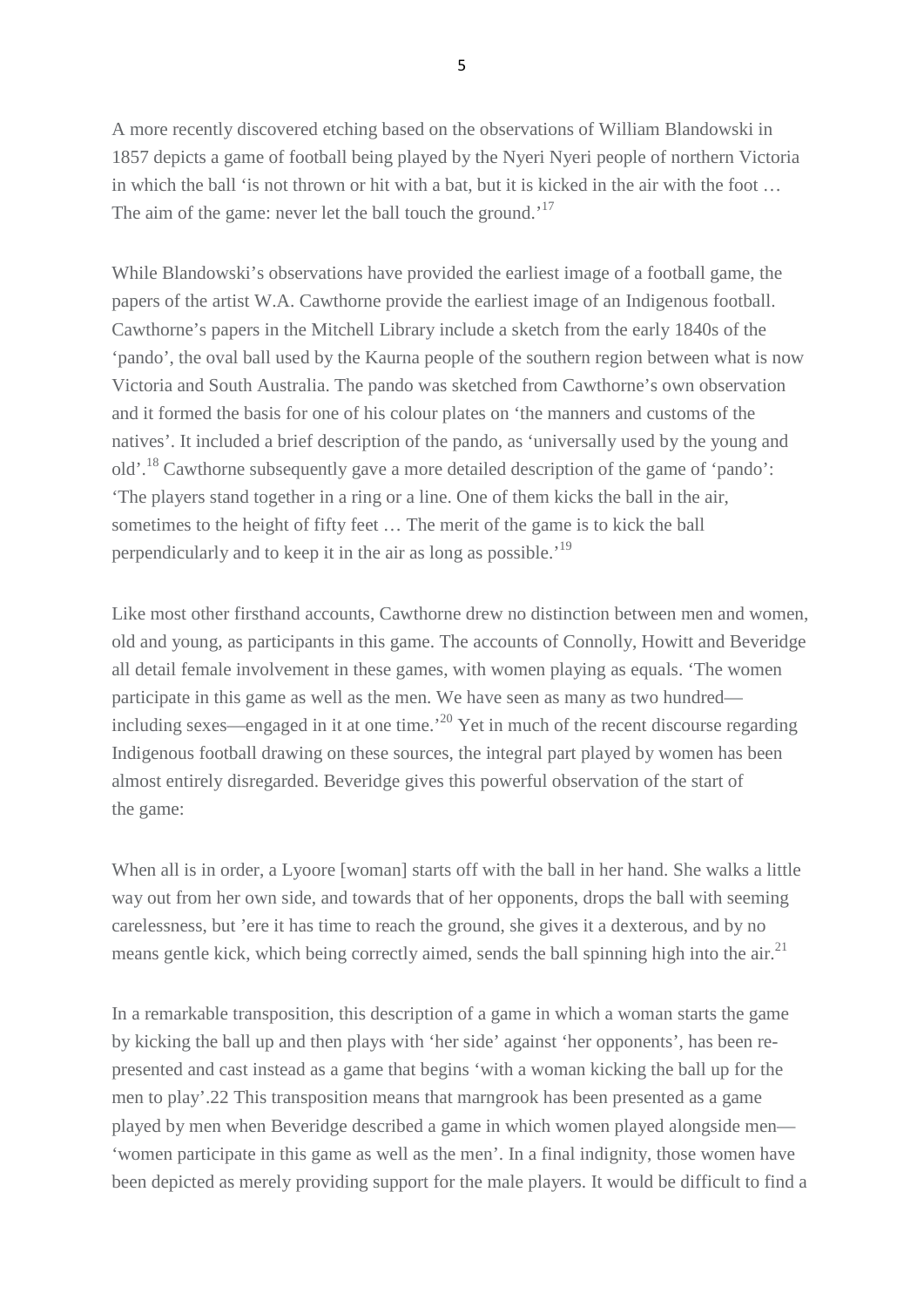clearer example of the process through which evidence provided by the historical record is filtered through unconscious presentiment and recast in that image.

The contestation over marngrook and its relationship with Australian football has crystallised around three key elements: marngrook, Australian football, and between them the figure of Tom Wills, seen as the pivot between two communities, two cultures and two games. Wills was an exceptional athlete, possessed of 'transcendent sporting achievements'.<sup>23</sup> He had excelled at rugby, which he had played as a pupil at Rugby School, and equally at cricket, which he played again at Rugby School and then for Cambridge University, where he enrolled simply in order to play for the university team. Wills had also, most unusually, grown up in the Gariwerd (Grampians) region where the Mukjarrawaint people lived and where marngrook was also played. Wills occupied what Judd terms 'a position of cultural hybridity' between 'settler' and Indigenous peoples in the Western district—a position that, while not uncommon, is rarely acknowledged. $^{24}$  Tom Wills is not only the bridge between two cultures and two games, he is the bridge between the opposing views in this debate. For it is a rare point of agreement that if the argued link between marngrook and Australian football is to be found, it will be found in the story of Tom Wills.

Tom Wills had arrived in the region when his father Horatio Wills, the excitable mercurial son of a convict, followed the tracks of Major Mitchell to the newly opened Port Phillip district in search of his idealised 'Australia Felix'. Horatio, his wife Elizabeth and four-yearold son Tom, with 500 sheep, 500 cattle, drovers, stockmen, shepherds and their families, travelled south across the Murray to the eastern end of the Grampians mountain range. In 1840 Horatio, in the passive language of a land presumed terra nullius, 'took up' an immense tract of land called Ledcourt, 200,000 acres from Mount William, north-east towards the Wimmera and back towards Mount Dryden, just beyond the limits of established European settlement.<sup>25</sup>

The two stations on which Tom Wills spent most of his childhood, Lexington and La Rose-Mokepilli, were taken up the following year.<sup>26</sup> Mokepilli is the Indigenous name recalled by Johnny Connolly for the traditional lands of the Mukjarrawaint people: 'His name is also that of a place now called Mockpilli.' In its transliteration this has been variously presented as Mokpilli, Mokepilli and Noke Pillee. Lexington alone ran to 120,000 acres, its boundaries marked by the landscape itself, 'on the south from the Three Corner Waterhole … on the east by Ararat'. From there it stretched on to the junction of Mt Dryden Ridge, to Fyans Creek on the Wimmera River, on to 'Noke Pillee' and the Long Waterhole.<sup>27</sup>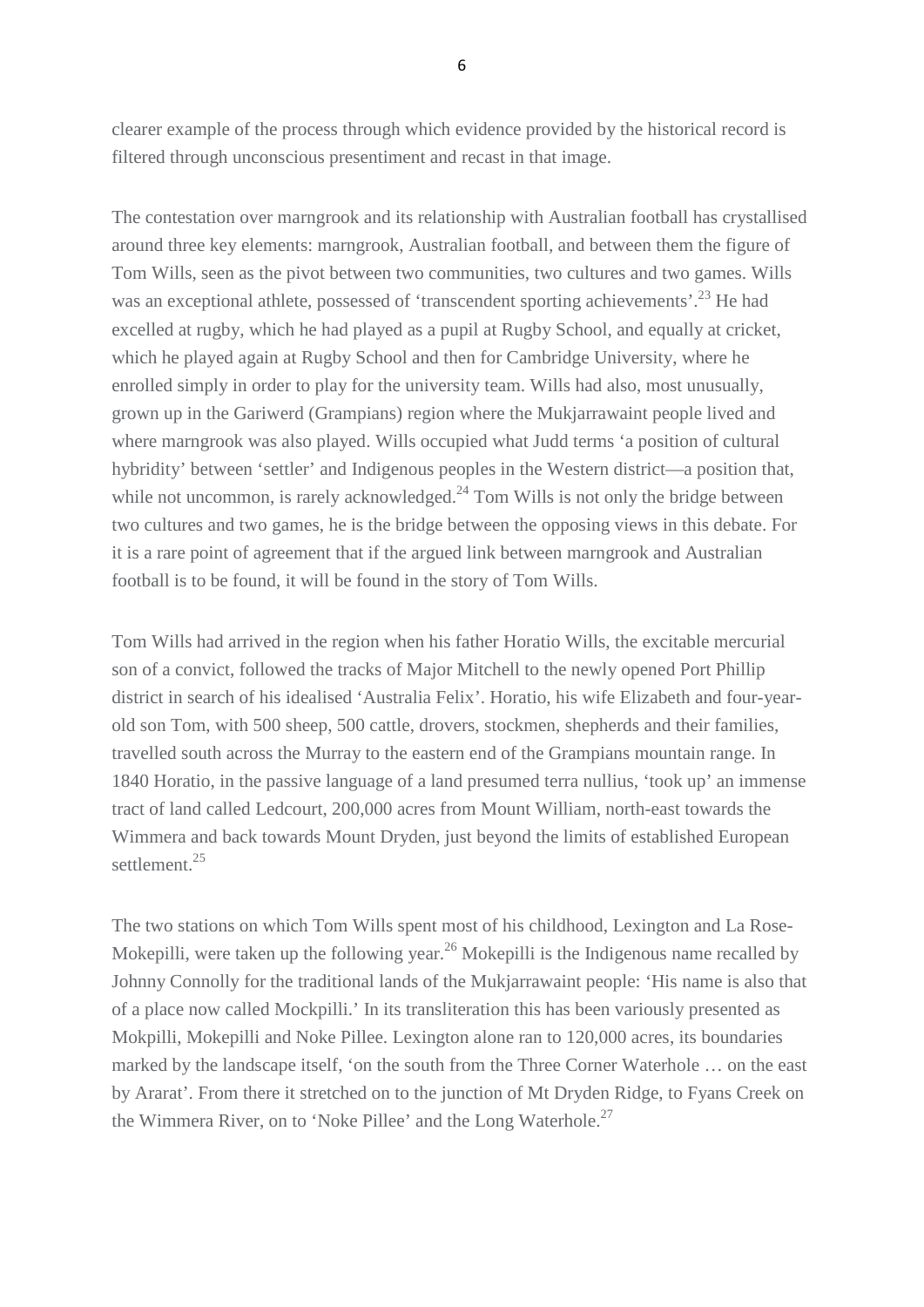Each of the three runs occupied by Wills—Ledcourt in 1840 for a year, Lexington and La Rose-Mokepilli for ten years—were in the country of the Mukjarrawaint people. Horatio Wills had led the first group of European settlers into that immediate region, he had named the area now known as Ararat for its biblical referents—'for here, like the Ark, we rested', he wrote in his journal.<sup>28</sup> As a squatter Horatio Wills was both typical and unusual in his attitude to the Indigenous people whose land he had so easily 'taken up'. He developed an unusually syncretic relationship with the local communities—a mix of brutality, paternalism and personal connection. Horatio spoke their language and worked with Indigenous people on his stations, yet the records show that he was also guilty of murder and the violent dispossession of those same communities.<sup>29</sup>

Most unusually, Horatio Wills acknowledged the Indigenous peoples as 'the original possessors' of his land and proposed to Governor Gipps that they should not be placed in reserves but should be given 'the right of their hunting grounds': 'Let the Blacks have the country unmolested to range upon.'30 The local Indigenous people were always present on the Wills' properties—

he encouraged it and recognised their need to be on their country—which he considered nevertheless now to be his. The chief protector of Aborigines in Port Phillip, G.A. Robinson, visiting the Wills property at Ledcourt in 1849, noted several 'natives' engaged as shepherds and workers there.<sup>31</sup> Horatio also described this land as having been 'for some considerable time back an area of general rendezvous' for the local Indigenous peoples, a place where corroborees, games and other entertainments were traditionally held including football. Cawthorne described the 'korrobery' as 'connected to these games' and considered them as part of the same group of activities.<sup>32</sup>

Like his father, Tom Wills spoke the local Indigenous language and there is no doubt he formed close relationships with the Mukjarrawait people, as his cousin Colden Harrison recalled.33 For six years, until he left Lexington to attend Brickwoods Academy in Melbourne, Tom Wills was the only European child there and his friends were the Indigenous children on that land. A letter Horatio wrote to Tom soon after Tom had left Lexington for Rugby School highlights this connection:

'Pussy cat' (black boy) went off to Mt. William with teams a few days ago. The day before he left he said to your Mother 'Where Tom? Tom no quambie here: when quambie Tom?' Evidently much surprised at not meeting you he continued 'You show me Tom' meaning the daguerreotype likeness, he gazed upon it a long time. The old blacks, your friends, were fond of seeing it. They told me to send you up to them as soon as you came back.<sup>34</sup>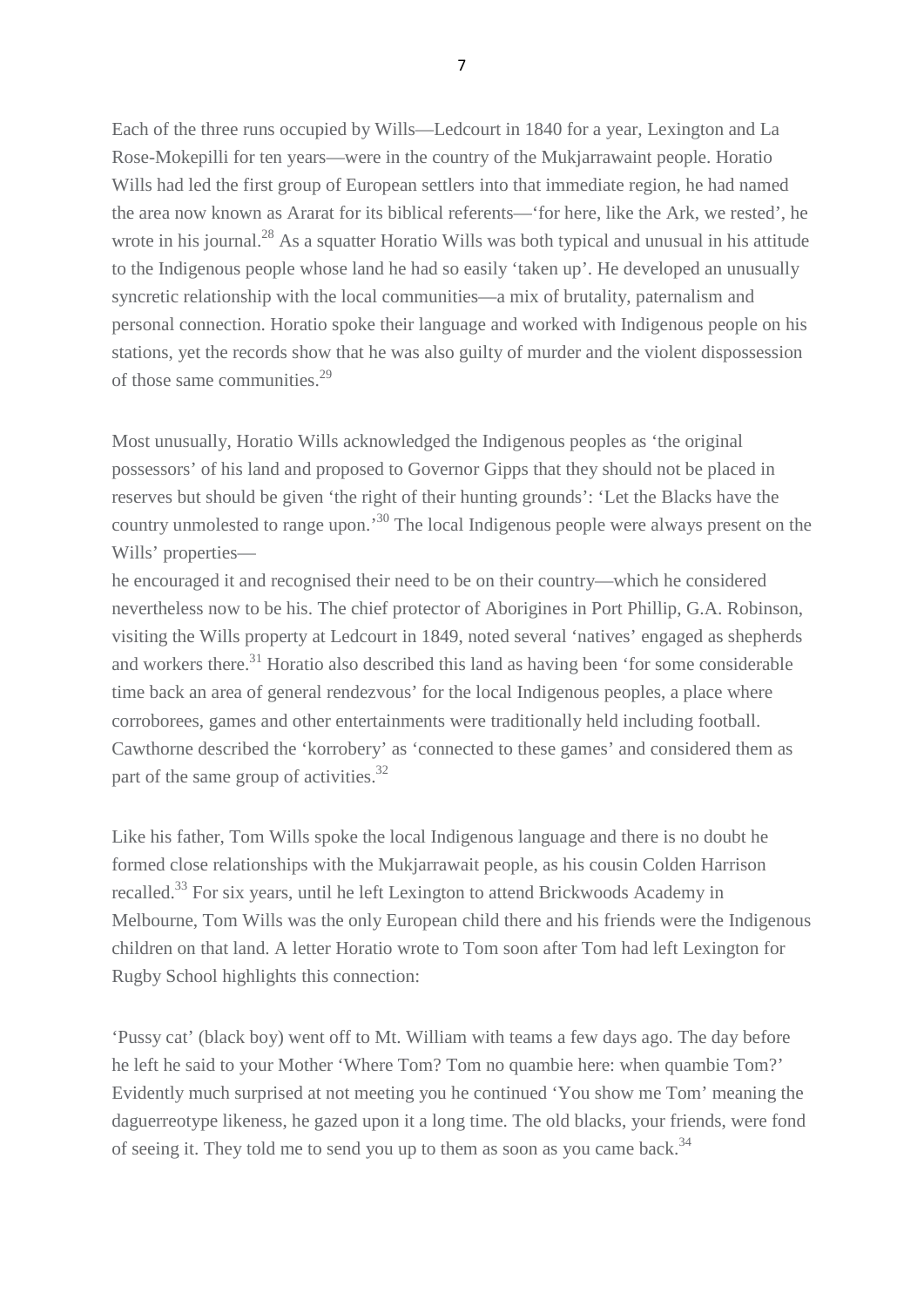While these basic facts about Tom Wills' life might appear incontrovertible, they are contested, caught up in the dispute over the role of marngrook in Australian football. Hibbins claims that Wills could not have seen marngrook played in the Grampians because he was not there long enough before leaving for school in Melbourne: 'The Lexington station house with its window, which still exists, was not built when Tom was a boy and he never lived in the house'.<sup>36</sup> This confuses Lexington the homestead with Lexington the sheep run. It was there, on that run also called Lexington, that Wills lived between the ages of four and ten, of this there is no dispute. The still existing homestead was built in 1851 and Tom was by then at school, but what Hibbins does not say is that Lexington homestead had replaced an earlier slab house built ten years earlier and in which Tom Wills lived with his family as a child. The slab house had in turn replaced the rudimentary tents that the family lived in for much of their first year in the district.<sup>36</sup> In 1841 Robinson recorded that he had ridden to the Wills' home station nine miles from Mt William and described Mrs Wills 'living with her child (boy) in a small tent<sup>37</sup>

The basic biographical material clearly shows that not only did Tom Wills live in this area from the age of four, he lived in the very area in which the Indigenous football game played by and described by Johnny Connolly was played. Johnny Connolly's is the only firsthand description of marngrook from someone who had played the game before the reach of settlement. Connolly was later engaged as a stockman on the stations in that same area, one of which was Ledcourt, the first run 'taken up' by Horatio Wills.<sup>38</sup>

While the testimony of Connolly has not previously been acknowledged, the reports of Howitt and Thomas have been key sites in the contention over marngrook and its influence on Australian football. In the debates over the marngrook connection, these reports of Indigenous football in the western region have been disputed, at times on the slightest, almost whimsical, grounds. Thomas provides one of the most important descriptions. In his 1844 journal he writes of a 'great body' of people coming into the settlement of Melbourne from the north-west. Thomas writes that after a day corroboree 'about 35 fine young men of various tribes have a fine game of ball'. This is a significant firsthand reference to the Indigenous game since it is one of the earliest contemporaneous records of it, yet it too has been disputed.

Indeed Gooch dismisses the observations of both Thomas and Howitt, suggesting that their descriptions of Indigenous football refer only to 'ball', not specifically to 'football', and could therefore be referring to a different game altogether.<sup>39</sup> This is a strained interpretation at best. Thomas elsewhere uses the same construction of 'ball' as meaning 'marngrook': 'The Marngrook (or the Ball) is a favourite game with boys and men.<sup>40</sup> Similarly, it is suggested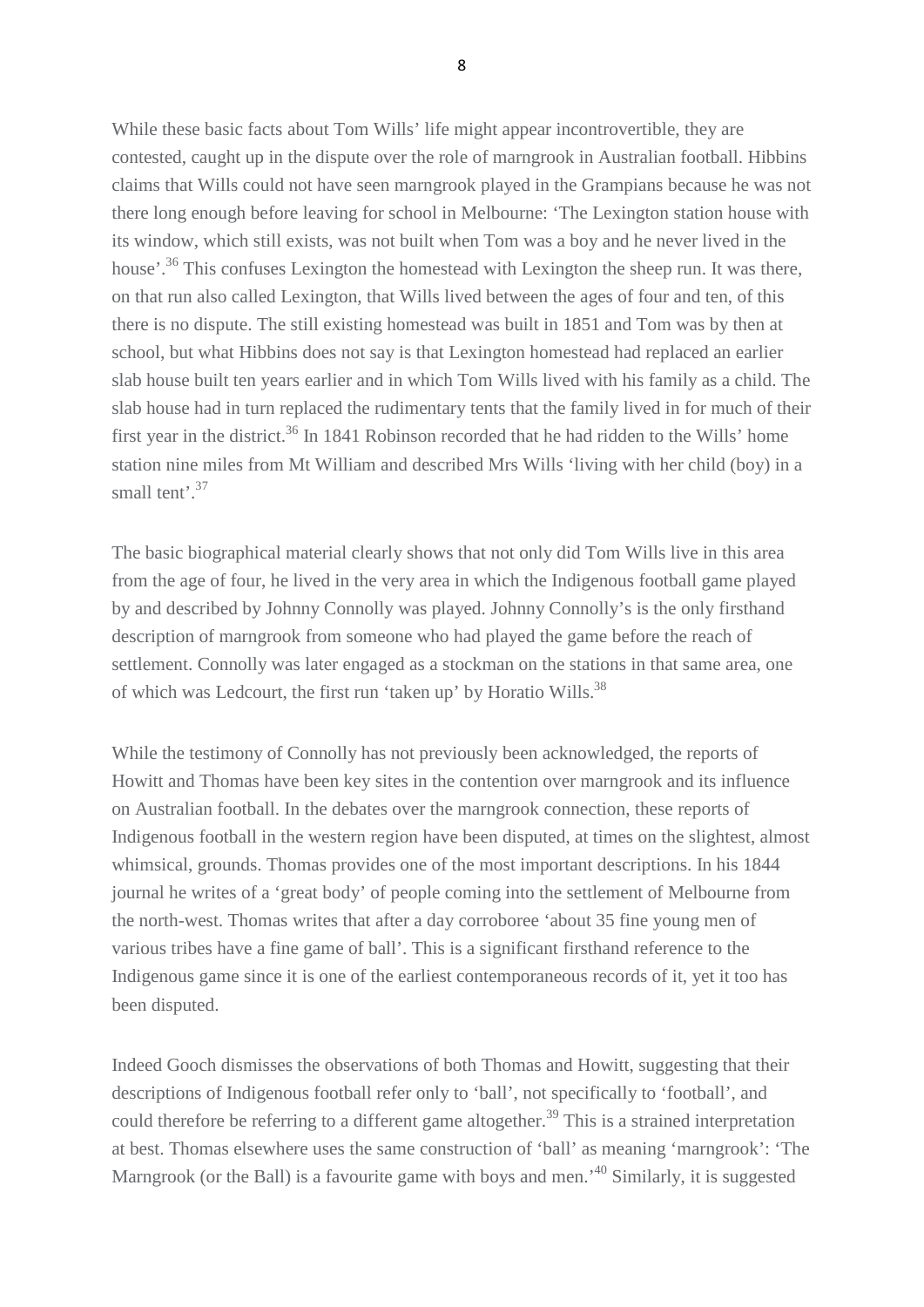that Howitt 'only ever mention[s] a ball game, apparently not football … those who support *Marn grook* have usually turned this game into football, but that is not actually what the Howitt records say.'41 In fact it is—the Howitt records include Connolly's account of 'a game at ball which *they kicked about*'.42

Thomas, Howitt and Cawthorne all noted the meanings of Indigenous words and it is clear from those and other contemporaneous reports that 'marngrook', 'mangurt' and 'pando' for instance each signified 'ball' as well as 'football'.<sup>43</sup> Several of the sources discussed here do not use the term 'football' at all when describing an Indigenous game of football. Connolly refers to 'a game at ball' and Howitt similarly writes of a 'game of ball-playing'.<sup>44</sup> By expecting 'evidence' of Indigenous football to take a contemporary form—namely the word 'football' itself—this historical evidence has been overlooked and seen as irrelevant.

What these repeated attempts to dispel the earliest reports of marngrook ineluctably lead to is the suggestion that Indigenous football did not exist until after European colonial expansion into the region. Gooch claims that Dawson's account of the Indigenous game is undated and 'unsourced' and could therefore refer to a game witnessed later than the 1850s, after the development of Australian football.<sup>45</sup> What follows is a dramatic claim, given the reports of the existence of marngrook throughout south-eastern Australia, for Gooch suggests that marngrook was not a genuine Indigenous game but mere mimicry of European football: 'If, in this instance, it was Aborigines who did the copying, they were known everywhere as brilliant mimics, a facility which included their ability to imitate the British, right down to every lisp and limp.'

In this way a unique Indigenous game has been expropriated by and into the colonial present as nothing more than a mimic of the European game, in a modern variant of the silencing of Indigenous history. Here is the ultimate logic of the denials of marngrook, the rejection of the essence of indigeneity—its agency, history, identity and memory.

Three features of marngrook are common to all descriptions: the ball is kicked directly up and high; the ball is kept off the ground; and from these comes its third and most visually arresting aspect, its high leaping and catching—the 'high mark'. These are well captured by Thomas: 'The ball is kicked up in the air … when the ball is caught it is kicked up in the air again by the one who caught it, it is sent up with great force and ascends as straight up and as high as when thrown by the hand'.46 The final contention revolves around whether any of these elements of marngrook were incorporated into Australian football and its early rules.<sup>47</sup>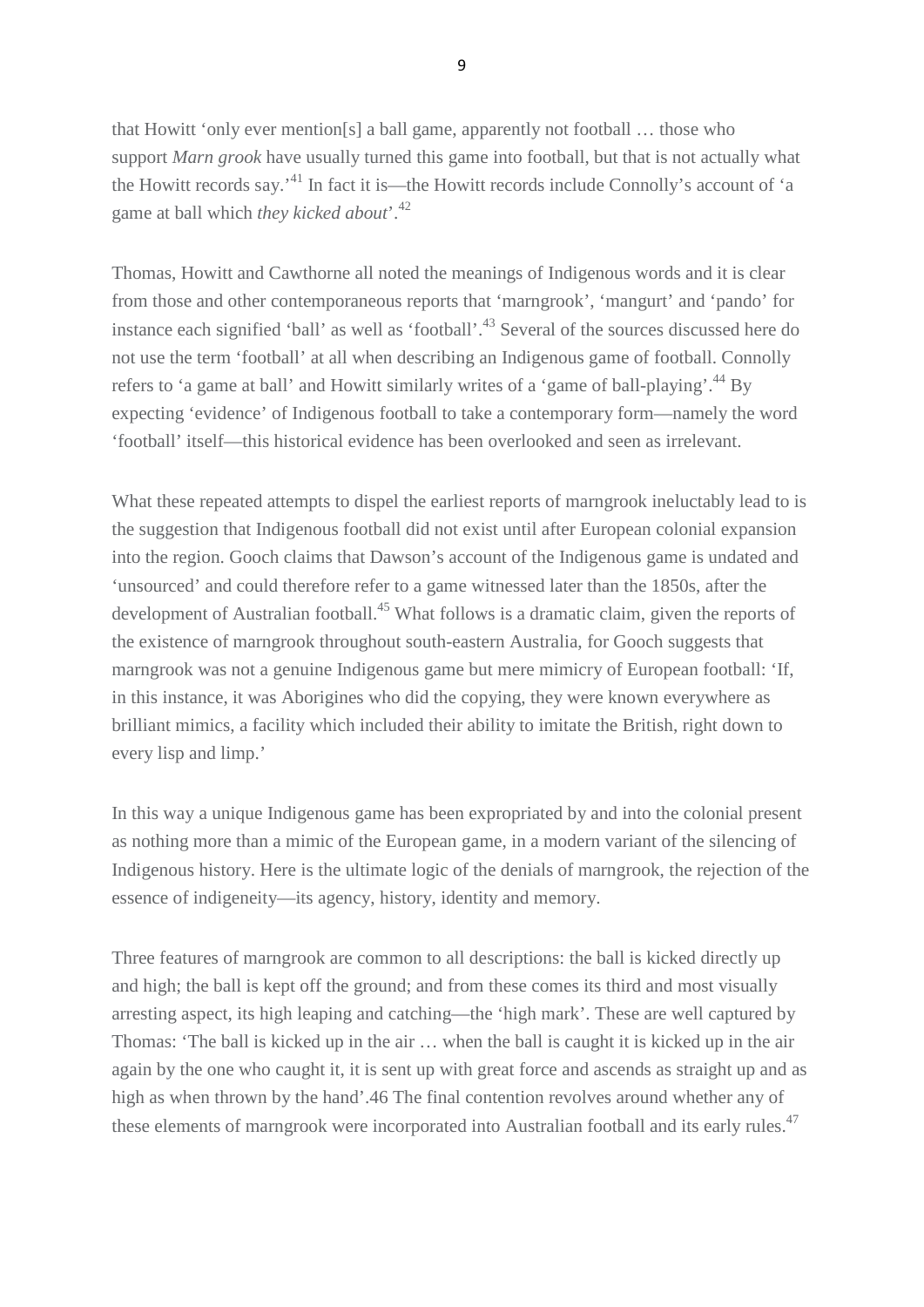De Moore argues that, for the first 20 years, 'the game was characterised by play that was, for the most part, close to the ground', precluding any influence of the above ground style of play characteristic of marngrook. An unpublished letter by Tom Wills to his brother Horace shows that this was far from the case. Keeping the play and the players off the ground had been the intention of its founders from the outset. This letter, which Tom wrote to Horace in Queensland, was among the extensive papers, letters and original documents held by Terry Wills Cooke. Wills Cooke is a Wills family descendant, and although he is far from convinced of a connection between marngrook and Australian football, his own material suggests otherwise.

In this letter, according to Wills Cooke, Tom Wills indicates that the critical factor in the adaptations made in the new game of Australian football was a matter of geography—that the grounds were too hard for rugby, in which players were routinely thrown to the ground. The game then had to be adapted to keep the players and the play off the ground. Wills had proposed the new game in these terms in 1858 to the Melbourne Cricket Club and the early unwritten rules of Australian football were devised to ensure that players were not thrown to the ground and 'kept the ball in the air'.<sup>48</sup> Wills' cousin Colden Harrison also recalled this potential for injury as central to the game's early form, that Wills considered rugby 'unsuitable' for working men who needed to stay fit for work as well as for cricket.<sup>49</sup> The context in which football had been established is the key to understanding these changes. Australian football had been developed in order to keep cricketers fit and healthy between seasons, and not as the primary focus of the sporting calendar that it quickly became.

Tom Wills' letter crystallises some key points of contention in the debate over marngrook and its influence on modern Australian football. First, it confirms the view, already widely acknowledged, that football had derived primarily from rugby, in keeping with Tom Wills' schooling and experience and his undoubted expertise at that game. Second, and in terms of the arguments over the influence of marngrook most significantly, rugby was not simply adopted wholesale. Instead, changes were made in order to address local conditions in its Australian adaptation, specifically the hardness of the ground. The key changes described by Wills and others were made in order to keep the players and the game off the ground and the ball in the air—there would be no 'hacking' or kicking of shins, no tripping and the ball could be kicked from player to player, not thrown.

It is here, in the interstices between rugby and Australian football, that the influence of marngrook can be seen most clearly. The distinguishing features of marngrook, the high kicking, leaping and marking, all advanced its central aim of keeping the ball off the ground. The early accounts of marngrook described the aim of the game in precisely those terms: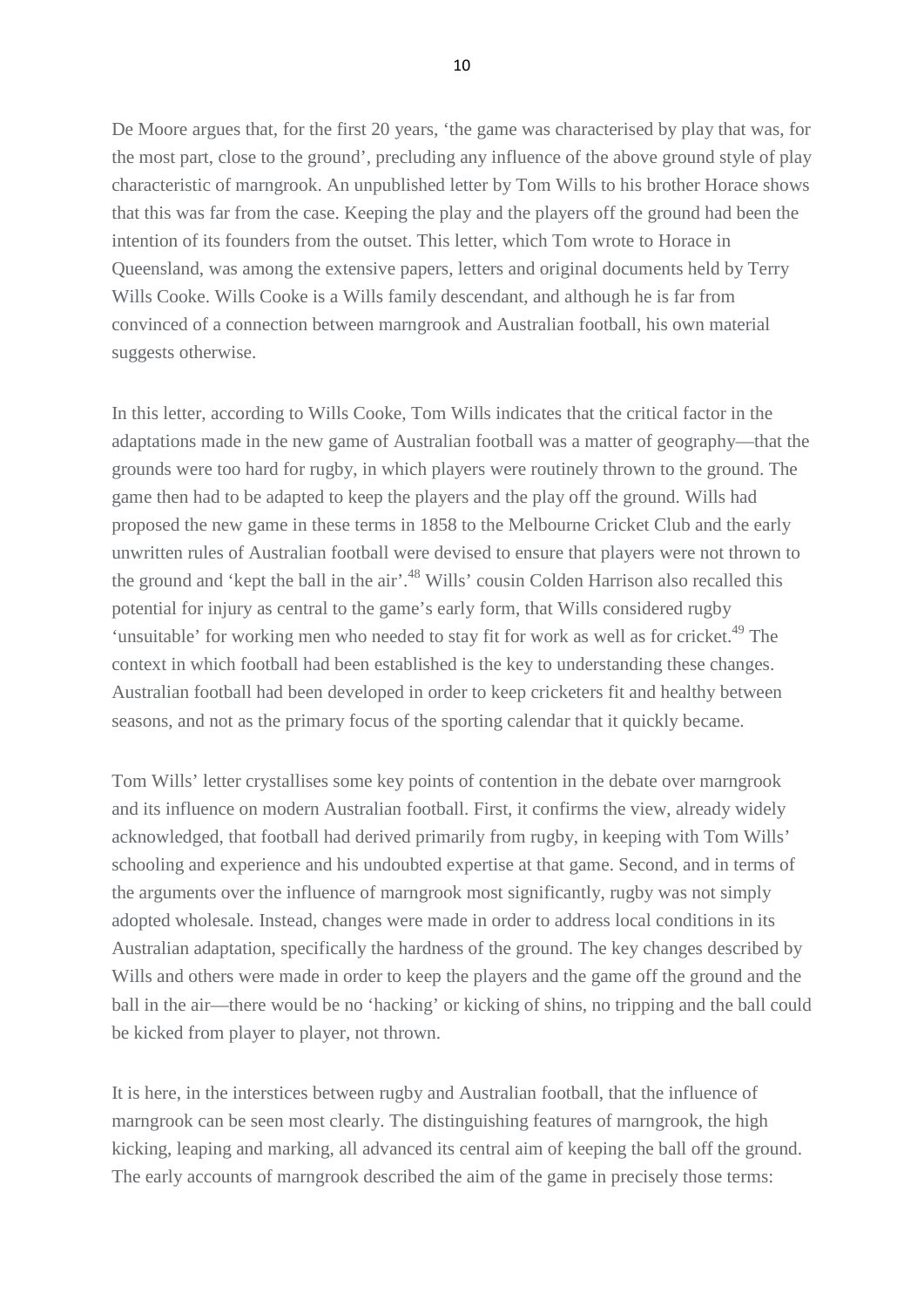Beveridge writes that 'the whole of the play is merely to keep the ball in motion, and to *prevent its coming to the ground*'; Cawthorne that 'the merit of the game is to kick the ball perpendicularly and to *keep it in the air as long as possible*'; and Blandowski identifies 'The aim of the game—*never let the ball touch the ground*.'50

As a reconstruction of the past, history is always a narrative formed from imperfect knowledge, drawing on sources of vastly differing forms, veracity and relevance. As more and more material is uncovered about marngrook, Tom Wills and Australian football, the accumulating evidence all points in the same direction—the inescapable link between marngrook and Australian football. With Johnny Connolly's testimony, a critical component in the denial of that link has crumbled.

Marngrook was played across the Western District, including the area Tom Wills lived in as a child from the age of four. That land was the land of the Mukjarrawaint people and a meeting place for local communities where corroborees were held and games were played. The local Indigenous people were Tom Wills' childhood friends, he spoke their language, knew their customs, and he was close enough to them for young and old to pine for him when he went away to school. Instead of asking 'where is the evidence he saw or played marngrook?', we might ask, why would he not? Are we really to accept that Wills did everything but play football with the Mukjarrawaint people, that football was a hermetically sealed part of their relationship such that whenever a game began, Tom Wills—who arrived at school at the age of ten already highly skilled at sport—neither watched nor played?

The intense debate over marngrook and Australian football reflects something beyond just football. It reflects what Stanner called 'the other side of a story over which the great Australian silence reigns … the story, in short, of unacknowledged relations between two racial groups within a single field of life'.<sup>51</sup> At the heart of any connection between marngrook and Australian football is precisely this acknowledgement of relations between two cultures, the recognition of a shared history 'within this single field of life'. Australian football has an Indigenous history.

## **References**

- 1. The Indigenous game is now widely referred to as the generic 'marngrook', although each Indigenous group played its own variant and with its own name.
- 2. G. Hibbins, 'Wills and the Aboriginal Game: A Seductive Myth', in G. Slattery (ed.), *The Australian Game of Football since 1858*, GSP Books, Melbourne, 2008, p. 45.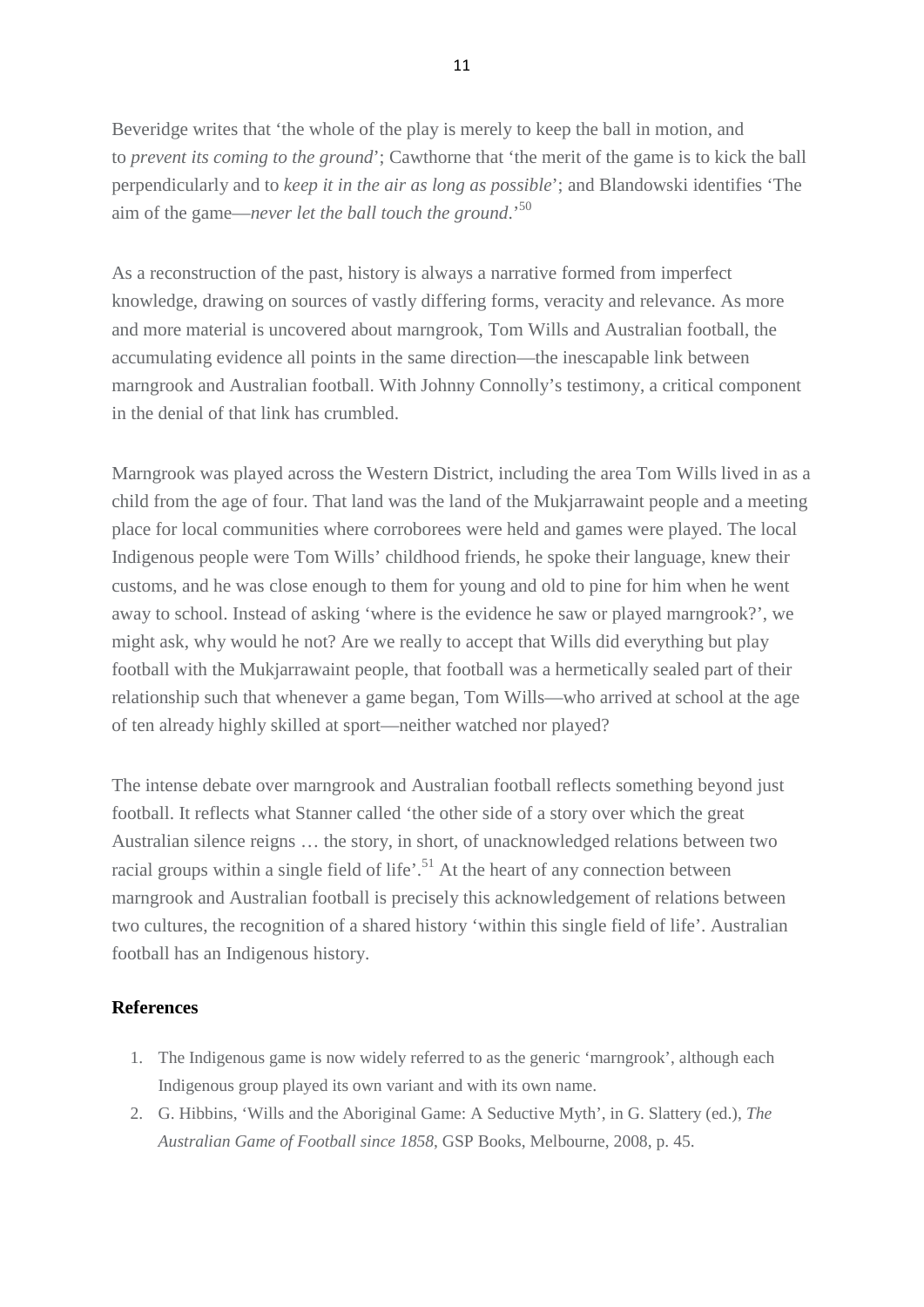- 3. Alfred William Howitt Papers, 1830–1908, MS 9356, State Library of Victoria. This section of the Howitt papers has been discussed by Ian Clark in relation to the Mukjarrawaint people in 'Land Succession and Fission in Nineteenth-century Western Victoria: The Case of Knenknenwurrung', *Australian Journal of Anthropology*, vol. 17, no. 1 (2006).
- 4. A.W. Howitt, *The Native Tribes of South-East Australia*, Macmillan, London, 1904, p. 55.
- 5. P. Pepper and T. de Araugo, *You are what you make yourself to be: The story of a Victorian Aboriginal family 1842–1980, Hyland House*, Melbourne, 1980.
- 6. P. Corris, *Aborigines and Europeans in Western Victoria*, Australian Institute of Aboriginal Studies, Canberra, 1968, pp. 2–5.
- 7. J. Poulter, 'An old, old, ball game', *Australasian* Post, 4 August 1983; J. Poulter, 'Mark-Grook—Original Australian Rules', in P. Bourke and L. Grogan (eds), *This Game of Ours: Supporters' Tales of the People's Game*, EATWARFLEMSD, St Andrews, Vic., 1993, pp. 64– 7.
- 8. C. Cazaly, 'Off the Ball: Football's History Wars', *Meanjin*, no. 4, 2008, pp. 82–7.
- 9. Hibbins, 'A Seductive Myth', p. 45.
- 10. Cazaly, 'Off the Ball', p. 82.
- 11. G. de Moore, 'Tom Wills, Marngrook and the Evolution of Australian Rules Football', in R. Hess, M. Nicholson and B. Stewart (eds), *Football Fever: Crossing Boundaries*, Maribyrnong Press, Hawthorn, 2005, p. 5.
- 12. Cazaly, 'Off the Ball'; G. Hibbins, 'Myth and History in Australian Rules Football',*Sporting Traditions*, vol. 25, no. 2 (2008), pp. 41–53.
- 13. N. Sharp, No Ordinary Judgment: Mabo, the Murray Islanders' Land Case,*Aboriginal Studies Press*, Canberra, 1996.
- 14. W. Thomas, 'Vol 24 Amusements and War Implements', Papers 1842–1858, ML MSS214, Mitchell Library, State Library of New South Wales.
- 15. J. Dawson, *Australian Aborigines: The Languages and Customs of Several Tribes of Aborigines in the Western District of Victoria, Australia*, George Robertson, Melbourne, 1881, p. 85.
- 16. A.W. Howitt, 'Notes on Australian Message Sticks and Messengers', 1889, <http://nla.gov.au/nla.obj-26171094/view>; see also the discussion in B. Judd, 'Australian Rules Football as Aboriginal Cultural Artifact', *Canadian Journal of Native Studies*, vol. 25, no. 1 (2005), pp. 215–37, at p. 223.
- 17. The etching was created in 1862 by Gustave Mutzel as instructed by Blandowski. S. Farnsworth, 'Kids play kick to kick—1850s style', *ABC News*, 21 September 2005, <http://www.abc.net.au/news/2007-09-21/kids-play-kick-to-kick–1850s-style/676704>.
- 18. W.A. Cawthorne Papers (1843), ML A105 Item 24, Mitchell Library, State Library of New South Wales.
- 19. W.A. Cawthorne, 'Rough Notes on the Manners and Customs of the Natives', 1844.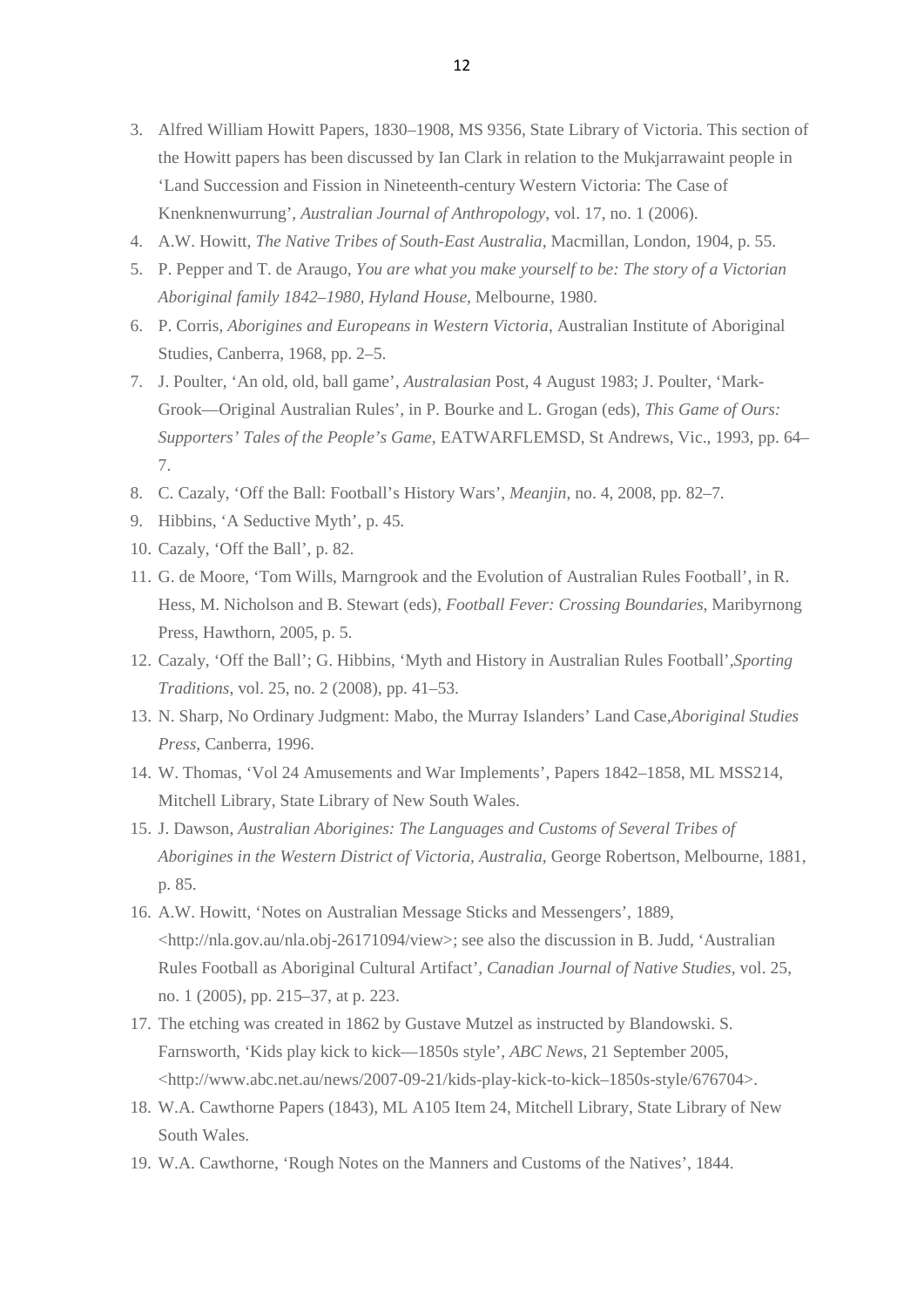- 20. P. Beveridge, T*he Aborigines of Victoria and Riverina as Seen by Peter Beveridge*, M.L. Hutchinson, Melbourne, 1889, p. 45.
- 21. P. Beveridge, *The Aborigines of Victoria and Riverina as Seen by Peter Beveridge*, M.L. Hutchinson, Melbourne, 1889, p. 46.
- 22. R. Gooch, 'Another Look at Marn Grook', *Sporting Tradition*, vol. 32, no. 1 (2015), p. 43 (our emphasis).
- 23. G. de Moore, 'The suicide of Thomas Wentworth Wills', *Medical Journal of Australia*, vol. 171 (1999), pp. 656–8.
- 24. B. Judd, On the Boundary Line: The colonial identity in football, *Australian Scholarly Publishing*, Melbourne, 2008, p. 65 and throughout.
- 25. 'Claims to leases of Crown lands', No. 6 Ledcourt, Supplement to the *New South Wales Government Gazette*, 25 August 1848, p. 1078; Crown Land Leases, Victoria, Government Printer, Melbourne, 1856, p. 33.
- 26. *Crown Land Leases*, Victoria, p. 33.
- 27. 'Claims to leases of Crown lands', No. 62 Lexington, Supplement to the *New South Wales Government Gazette*, 25 August 1848, p. 1088.
- 28. Quoted in L. Banfield, *Like the Ark: The Story of Ararat*, F.W. Cheshire, Melbourne, 1955.
- 29. I.D. Clark (ed.), T*he Journals of George Augustus Robinson, Chief Protector, Port Phillip Aboriginal Protectorate*, Volume Two: 1 October 1840 – 31 August 1841, Heritage Matters, Melbourne, 2000, p. 309.
- 30. H.S. Wills to Governor Gipps, Mount William, March 1842, Collection of Terry Wills Cooke.
- 31. Clark, *The Journals of George Augustus Robinson*, Volume Four: Annual and Occasional Reports 1841–1849, p. 147.
- 32. W.A. Cawthorne Papers (1843), ML A105 Item 24, Mitchell Library, State Library of New South Wales.
- 33. A Mancini and G.M. Hibbins (eds), *Running with the Ball: Football's Foster Father*, Lynedoch Publications, Melbourne, 2000, p. 79.
- 34. H.S. Wills to T.W. Wills, 1 May 1853. Collection of Terry Wills Cooke.
- 35. Hibbins, 'Myth and History', p. 50.
- 36. Diary of Horatio Spencer Howe Wills from April 1843 to August 1851, Lexington, Ararat, Collection of Terry Wills Cooke; Heritage Victoria, 'Lexington'.
- 37. Clark, *The Journals of George Augustus Robinson*, p. 311.
- 38. F.A. Hagenauer Papers, c. 1870–1908, MS 9556, State Library of Victoria.
- 39. Gooch, 'Another Look at Marn Grook', p. 42.
- 40. W. Thomas, *Brief Remarks on the Aborigines of Victoria, 1838–1839*, MS 7838, State Library of Victoria, p. 28.
- 41. Gooch, 'Another Look at Marn Grook', pp. 47–8.
- 42. Howitt Papers, MS 9356 (our emphasis).